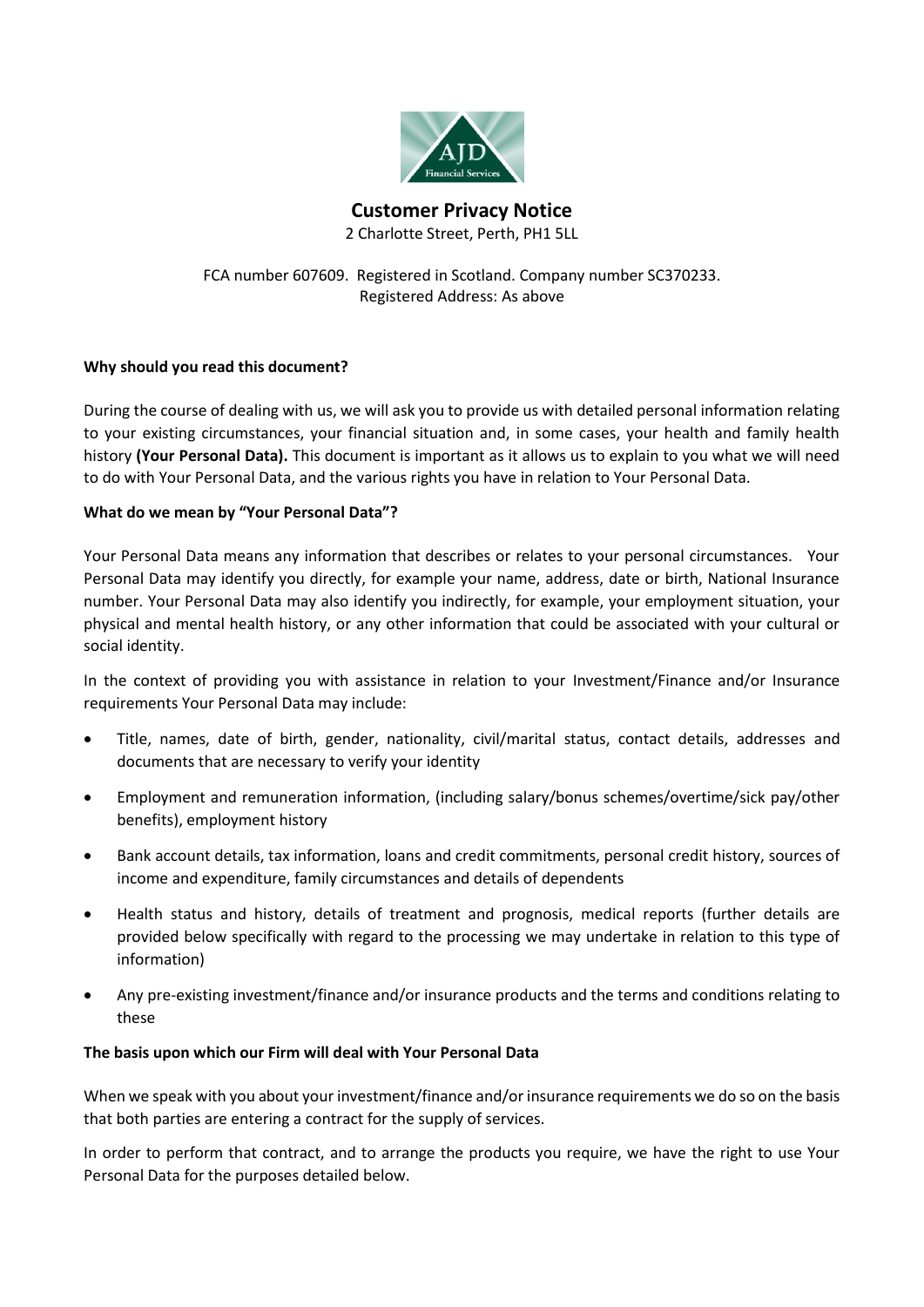Alternatively, either in the course of initial discussions with you or when the contract between us has come to an end for whatever reason, we have the right to use Your Personal Data provided it is in our legitimate business interest to do so and your rights are not affected. For example, we may need to respond to requests from mortgage lenders, insurance providers and our Compliance Service Provider relating to the advice we have given to you, or to make contact with you to seek feedback on the service you received.

On occasion, we will use Your Personal data for contractual responsibilities we may owe our regulator The Financial Conduct Authority, or for wider compliance with any legal or regulatory obligation to which we might be subject. In such circumstances, we would be processing Your Personal Data in order to meet a legal, compliance or other regulatory obligation to which we are subject.

## **The basis upon which we will process certain parts of Your Personal Data**

Where you ask us to assist you with for example your insurance needs, in particular life insurance and insurance that may assist you in the event of an accident or illness, we will ask you information about your ethnic origin, your health and medical history (**Your Special Data)**. We will record and use Your Special Data in order to make enquiries of insurance providers in relation to insurance products that may meet your needs and to provide you with advice/guidance regarding the suitability of any product that may be available to you.

If you have parental responsibility for children under the age of 13, it is also very likely that we will record information on our systems that relates to those children and potentially, to their Special Data.

The arrangement of certain types of insurance may involve disclosure by you to us of information relating to historic or current criminal convictions or offences (together "**Criminal Disclosures**"). This is relevant to insurance related activities such as underwriting, claims and fraud management.

We will use special Data and any Criminal Disclosures in the same way as Your Personal Data generally, as set out in this Privacy Notice.

Information on Special Category Data and Criminal Disclosures must be capable of being exchanged freely between insurance intermediaries such as our Firm, and insurance providers, to enable customers to secure the important insurance protection that their needs require.

### **How do we collect Your Personal Data?**

We will collect and record Your Personal Data from a variety of sources, but mainly directly from you. You will usually provide information during the course of our initial meetings or conversations with you to establish your circumstances and needs and preferences in relation to investment/finance and insurance. You will provide information to us verbally and in writing, including email.

We may also obtain some information from third parties, for example, credit checks, information from your employer, and searches of information in the public domain such as the voters roll. If we use technology solutions to assist in the collection of Your Personal Data for example software that is able to verify your credit status. We will only do this if we have consent from you for us or our nominated processor to access your information in this manner. With regards to electronic ID checks we would not require your consent but will inform you of how such software operates and the purpose for which it is used.

### **What happens to Your Personal Data when it is disclosed to us?**

In the course of handling Your Personal Data, we will: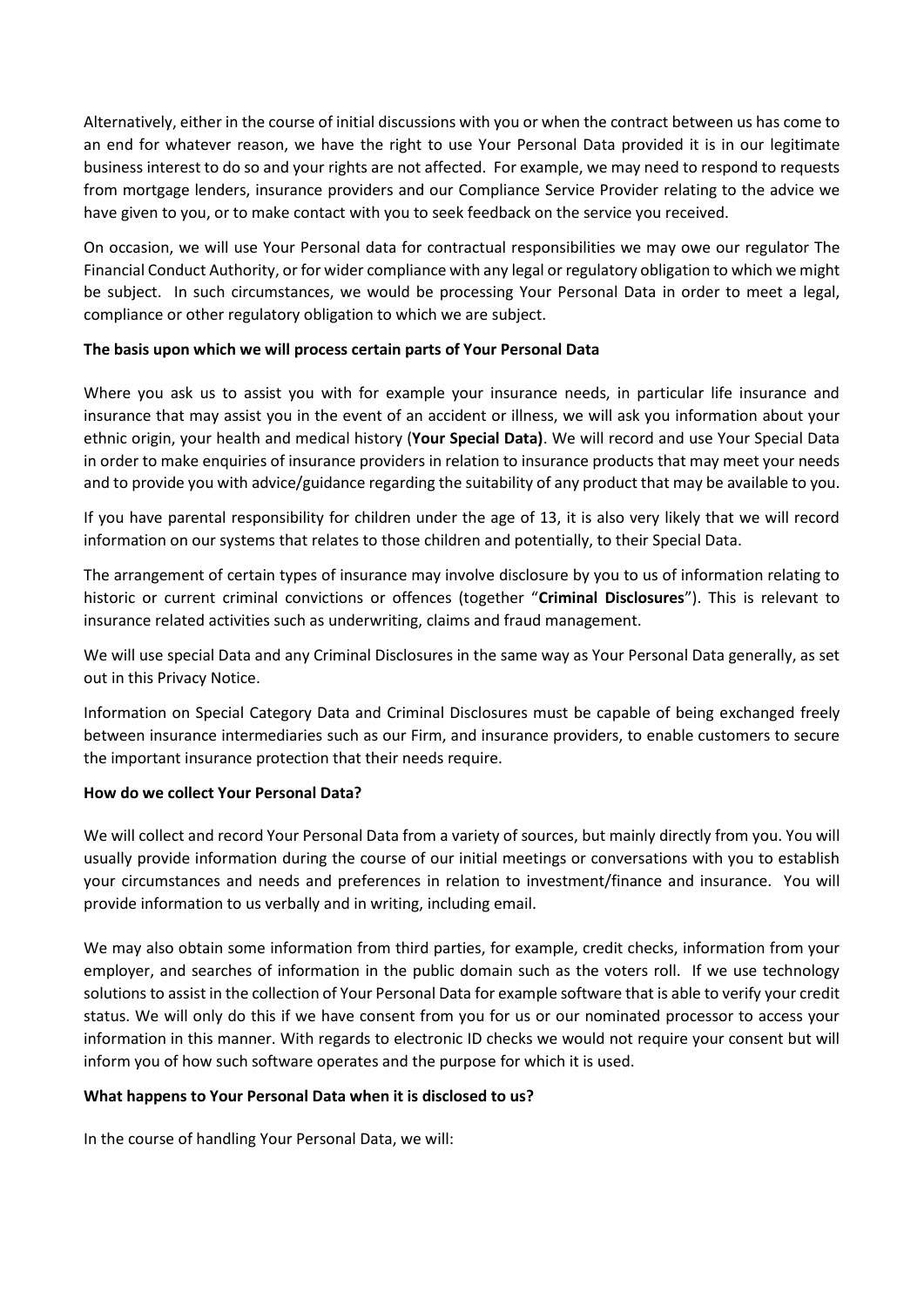- Record and store Your Personal Data in our paper files, mobile devices and on our computer systems (*websites, email, hard drives, and cloud facilities*). This information can only be accessed by employees and consultants within our Firm and only when it is necessary to provide our service to you and to perform any administration tasks associated with or incidental to that service
- Submit Your Personal Data to Product Providers and/or Insurance Product providers, both in paper form and on-line via a secure portal. The provision of this information to a third party is essential in allowing us to progress any enquiry or application made on your behalf and to deal with any additional questions or administrative issues that lenders and providers may raise.
- Use Your Personal Data for the purposes of responding to any queries you may have in relation to any investment/finance product you may take out, or to inform you of any developments in relation to those products and/or polices of which we might become aware

## **Sharing Your Personal Data**

From time to time Your Personal Data will be shared with:

- Investment Providers/Finance lenders and insurance providers
- Third parties who we believe will be able to assist us with your enquiry or application, or who are able to support your needs as identified. These third parties will include but may not be limited to, our Compliance Advisers, Product specialists, estate agents, providers of legal services such as estate planners, conveyancing, surveyors and valuers (in each case where we believe this to be required due to your particular circumstances).

In each case, your Personal Data will only be shared for the purposes set out in this customer privacy notice, i.e. to progress your investment/finance and/or insurance enquiry and to provide you with our professional services.

Please note that this sharing of Your Personal Data does not entitle such third parties to send you marketing or promotional messages: it is shared to ensure we can adequately fulfil our responsibilities to you, and as otherwise set out in this Customer Privacy Notice.

We do not envisage that the performance by us of our service will involve Your Personal Data being transferred outside of the European Economic Area.

### **Security and retention of Your Personal Data**

Your privacy is important to us and we will keep Your Personal Data secure in accordance with our legal responsibilities. We will take reasonable steps to safeguard Your Personal Data against it being accessed unlawfully or maliciously by a third party.

We also expect you to take reasonable steps to safeguard your own privacy when transferring information to us, such as not sending confidential information over unprotected email, ensuring email attachments are password protected or encrypted and only using secure methods of postage when original documentation is being sent to us.

Your Personal Data will be retained by us either electronically or in paper format for a minimum of six years, or in instances whereby we have legal right to such information we will retain records indefinitely.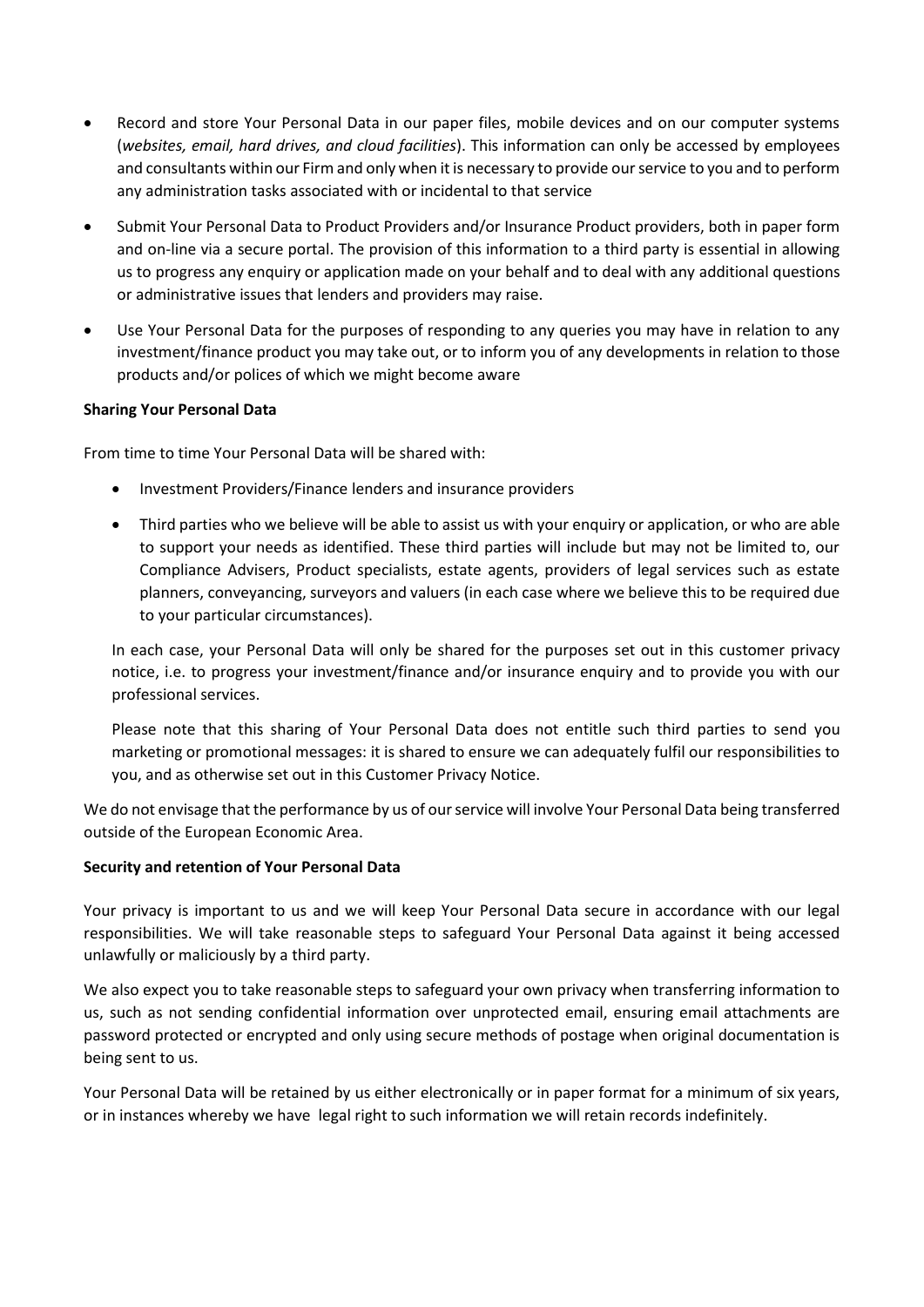## **Your rights in relation to Your Personal Data**

You can:

- request copies of Your Personal Data that is under our control
- ask us to further explain how we use Your Personal Data
- ask us to correct, delete or require us to restrict or stop using Your Personal Data (details as to the extent to which we can do this will be provided at the time of any such request)
- ask us to send an electronic copy of Your Personal Data to another organisation should you wish
- change the basis of any consent you may have provided to enable us to market to you in the future (including withdrawing any consent in its entirety)

### **How to make contact with our Firm in relation to the use of Your Personal Data**

If you have any questions or comments about this document, or wish to make contact in order to exercise any of your rights set out within it please contact:

### **Alistair Duffy**

If we feel we have a legal right not to deal with your request, or to action, it in different way to how you have requested, we will inform you of this at the time.

You should also make contact with us as soon as possible on you becoming aware of any unauthorised disclosure of Your Personal Data, so that we may investigate and fulfil our own regulatory obligations.

If you have any concerns or complaints as to how we have handled Your Personal Data you may lodge a complaint with the UK's data protection regulator, the ICO, who can be contacted through their website at <https://ico.org.uk/global/contact-us/> or by writing to Information Commissioner's Office, Wycliffe House, Water Lane, Wilmslow, Cheshire, SK9 5AF

### **Data Subject Consent Form**

I hereby grant AJD Financial Services Ltd permission to process my personal data for the purpose stated in the Privacy statement above.

Signed:

Print Name:

Date: